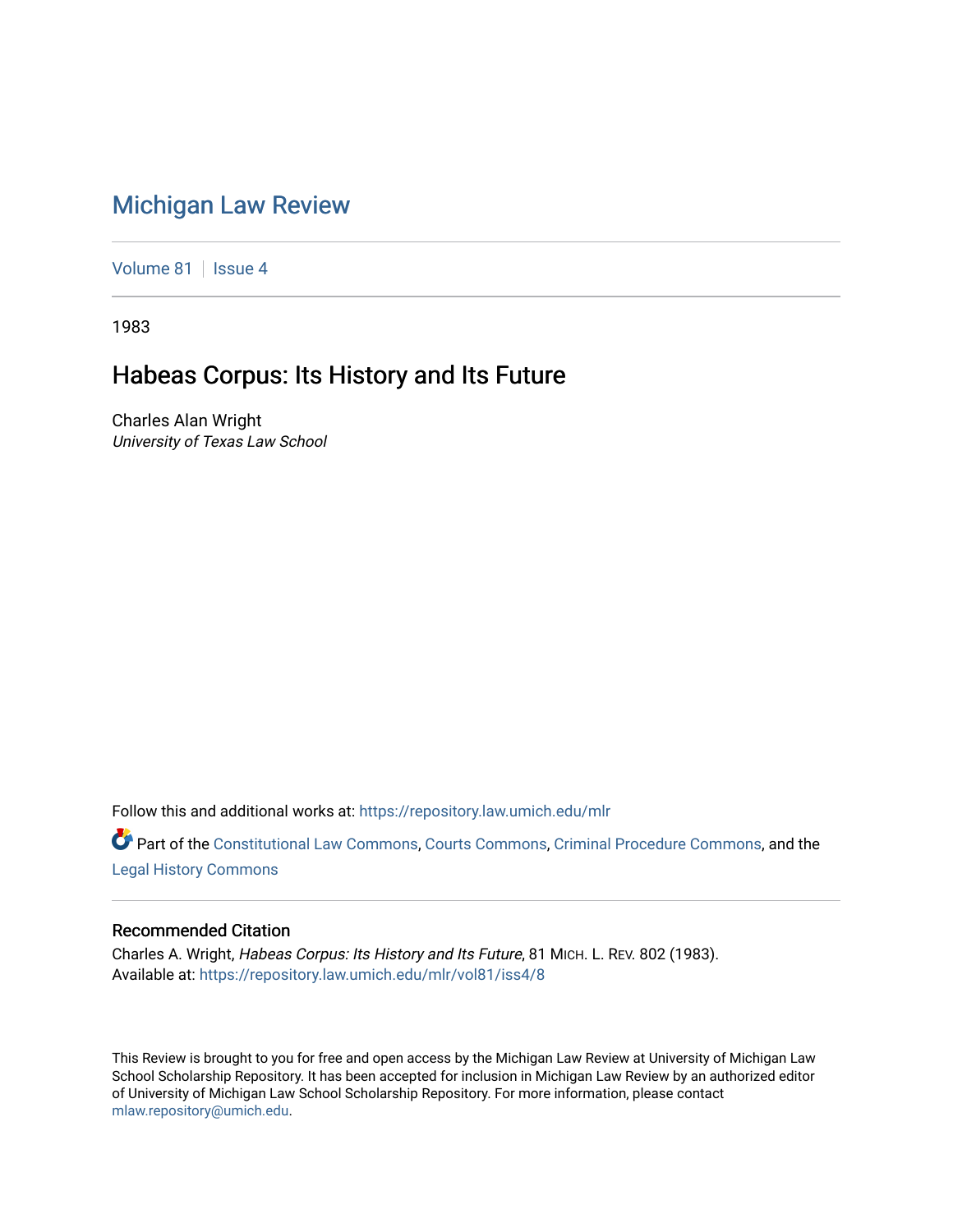### **HABEAS CORPUS: ITS HISTORY AND ITS FUTURE**

#### *Charles Alan Wright\**

A CONSTITUTIONAL HISTORY OF HABEAS CORPUS. By *William F. Duker.* Westport, Conn.: Greenwood Press. 1980. Pp. 349. \$29.95.

Habeas corpus is in disarray. To many the "Great Writ," as it has been called by justices from John Marshall<sup>1</sup> to Sandra Day O'Connor,<sup>2</sup> has lost its halo.<sup>3</sup> There is uncertainty about what the function of habeas corpus ought to be, the Supreme Court vacillates between contracting and expanding the substantive grounds on which the writ will lie, while at the same time the procedural rules for seeking the writ are consistently being made more difficult to satisfy. As I have written elsewhere:

The most controversial and friction-producing issue in the relation between the federal courts and the states is federal habeas corpus for state prisoners. Commentators are critical of its present scope, federal judges are unhappy at the burden of thousands of mostly frivolous petitions, state courts resent having their decisions reexamined by a single federal district judge, and the Supreme Court in recent terms has shown a strong inclination to limit its availability. Meanwhile, prisoners thrive on it as a form of occupational therapy and for a few it serves as a means of redressing constitutional violations.<sup>4</sup>

At such a troubled time, the appearance of what is said to be the first book published on the history of habeas corpus (p. 7) seemed a welcome event. Perhaps a fuller understanding of what has occurred in the past would give valuable insight into what the writ ought to be in the future. That hope was not fulfilled. Indeed Mr. Duker virtually says that it is a hope that cannot be fulfilled. He is critical of those who "have viewed history as an event rather than as a process and therefore have failed to take note of the most striking characteristic of the writ of habeas corpus: like liberty itself, the writ is the product of continuous creation" (p. 7). To him "[h]istory is studied to give perspective not legitimacy" (p. 267).

The first three chapters, tracing the history of the writ from its English origins down to the Civil War, are fascinating reading for those who have

4. 17 C. WRIGHT, A. MILLER & E. COOPER, FEDERAL PRACTICE AND PROCEDURE: JURIS· DICTION 558 (1978) (footnote omitted) [hereinafter cited as WRIGHT, MILLER'& COOPER].

<sup>\*</sup> William B. Bates Chair for the Administration of Justice, The University of Texas Law School. A.B. 1947, Wesleyan University; LL.B. 1949, Yale University. -- Ed.

l. *Ex parte* Bollman, 8 U.S. (4 Cranch) 75, 95 (1807).

<sup>2.</sup> Engle v. Isaac, 102 S. Ct. 15S8 (1982).

<sup>3. &</sup>quot;There has been a halo about the 'Great Writ' that no one would wish to dim. Yet one must wonder whether the stretching of its use far beyond any justifiable purpose will not in the end weaken rather than strengthen the writ's vitality." Schneckloth v. Bustamante, 412 U.S. 218, 275 (1973) (Powell, J., concurring).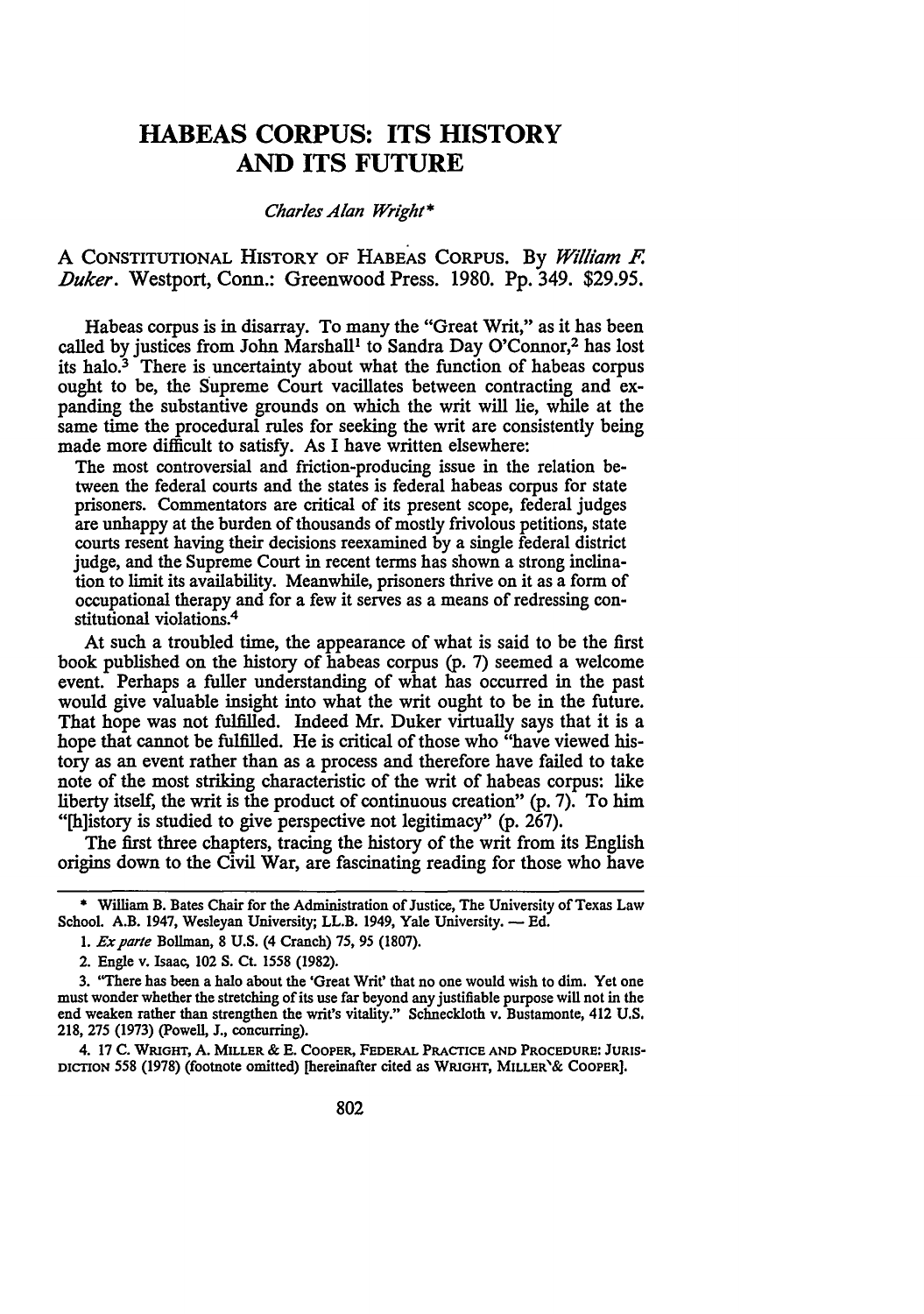not already learned much of this from articles in legal periodicals. The final three chapters, which in substance carry the story from the Act of February 5, 1867,<sup>5</sup> down through the most recent decisions at the time the book was written, are considerably less satisfying. Unfortunately it is the 1867 statute, giving the federal courts power to grant the writ "in all cases where any person may be restrained of his or her liberty in violation of the constitution, or of any treaty or law of the United States"6 that made federal habeas corpus available to state prisoners. This is the aspect of habeas corpus that is at the heart of the present controversy and uncertainty.

We think of habeas corpus as an important safeguard of liberty. To Chief Justice Chase it was "the best and only sufficient defence of personal freedom."<sup>7</sup>To Chief Justice Warren it was "both the symbol and guardian of individual liberty."8 That is certainly not how it began. In a well-known article at the beginning of this century, Professor Jenks announced a "most embarrassing discovery, ... [T]he writ *Habeas Corpus* was originally intended not to get people out of prison, *but to put them in it*."<sup>9</sup> In common with other more recent historians, Mr. Duker argues convincingly that Professor Jenks confused habeas corpus with capias, and that while the two shared a certain resemblance and at certain periods interacted, they were distinct forms of process. Unlike capias, seizure pursuant to a writ of habeas corpus was not an arrest in a technical sense (pp. 19-23).

The excellent chapter on the English origins, however, which had earlier appeared in a law review, 10 shows that habeas corpus was a prerogative writ to compel the appearance of persons. The Normans used it to centralize the judicial system by bringing disputes away from the local and manorial courts into the royal courts. From the fifteenth to the seventeenth centuries the common-law courts used habeas corpus in their battles over jurisdiction with the Court of Chancery, and, to a lesser extent, the Court of High Commission, the Court of Admiralty, and the Court of Requests. As England moved toward Civil War, Parliament attempted to use habeas corpus in its struggle for power against the King.

This history is fascinating, but if I may borrow a sentence Judge Friendly wrote about another study of English legal history thought to have relevance to contemporary American problems, "[a]lthough this history is absorbing, I do not find it a *vade mecum*."<sup>11</sup> Mr. Duker says, for example, that "[t]he underlying reason for the rule that *res judicata* had no application to habeas proceedings was that since no appeal against a refusal to issue the writ or to discharge the prisoner was available, it would have been intolerable for a person to have the legality of his custody determined con-

10. Duker, *The English Origins* of *the Writ* of *Habeas Corpus: A Peculiar Path lo Fame,* 53 N.Y.U. L. REv. 983 (1978).

11. Friendly, *The F{fih Amendment Tomollow: The Case far Constitutional Change,* 37 U. CIN. L. REv. 671, 678 (1968).

*<sup>5.</sup>* Ch. 28, 14 Stat. 385 (1867).

<sup>6.</sup> *Id.* This is codified with only verbal changes in 28 U.S.C. § 224l(c)(3) (1976).

*<sup>1.</sup> Ex parle* Yerger, 75 U.S. (8 Wall.) 85, *95* (1868).

<sup>8.</sup> Peyton v. Rowe, 391 U.S. 54, 58 (1968).

<sup>9.</sup> Jenks, *The Story* of *the* Habeas Corpus, 18 L.Q. REv. 64, 65 (1902) (emphasis in original).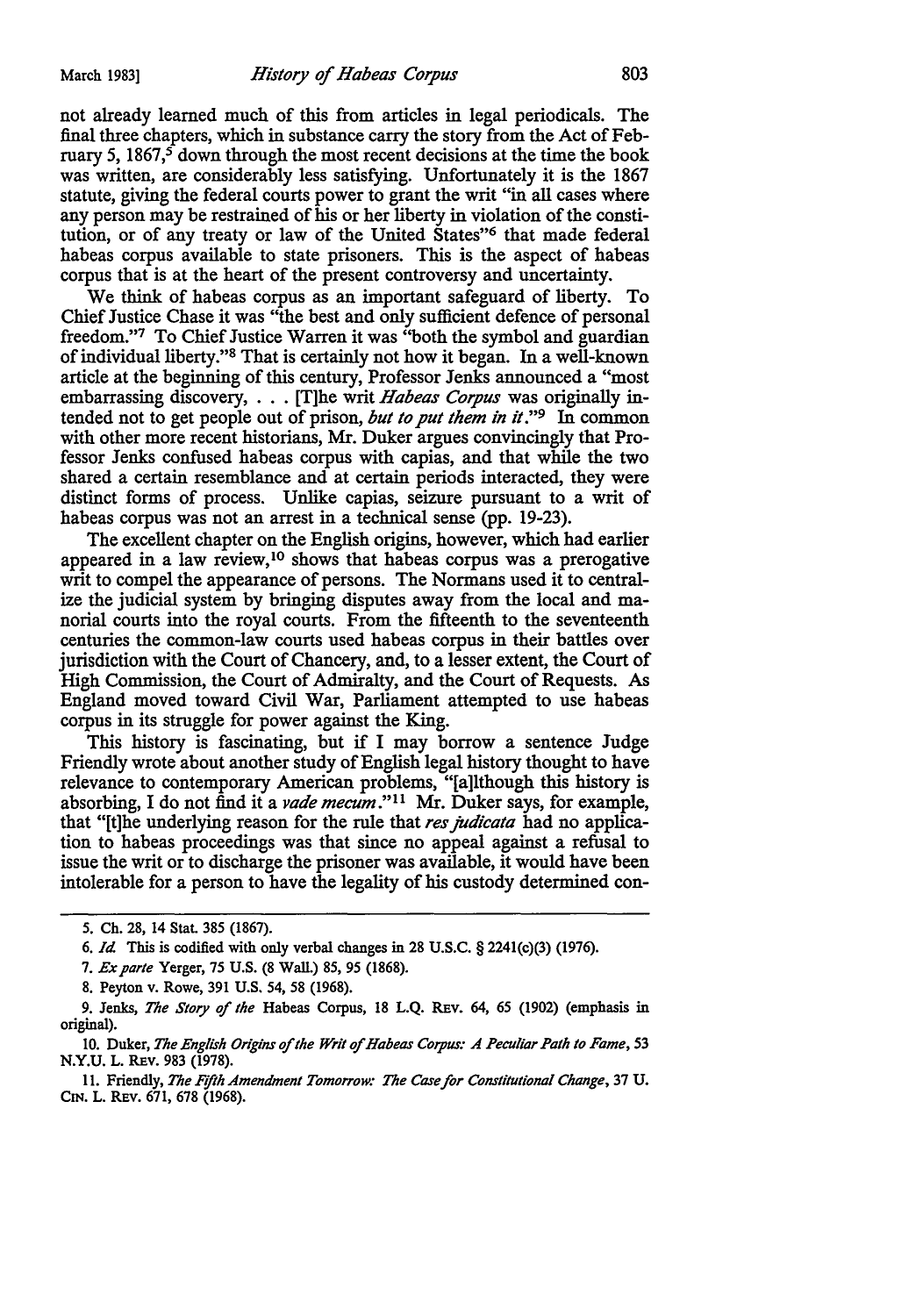elusively by the first judicial body to hear the matter" (pp. 5-6). The Supreme Court has recognized that the rule about res judicata derives from this fact at common law, but has thought that not a complete explanation. "[I]ts roots would seem to go deeper. Conventional notions of finality of litigation have no place where life or liberty is at stake and infringement of constitutional rights is alleged."<sup>12</sup> One need not necessarily agree that conventional notions of res judicata should have "no place" in habeas corpus. <sup>13</sup> Still, in light of the drastic change in the function and purpose of the writ, the fact that, unlike the situation in English common law, appeal is now ordinarily available from a refusal to issue the writ<sup>14</sup> hardly seems decisive on what weight, if any, should be given to prior determinations.

Mr. Duker continues by recounting the extension of habeas corpus to the British colonies in North America and the inclusion of the suspension clause in the Constitution. 15 He concludes, as do many scholars, that the constitutional language was not intended to guarantee a federal writ of habeas corpus but only to limit the circumstances in which Congress could interfere with the issuance of state writs of habeas corpus. The argument is plausible, but this has not been the Supreme Court's understanding. Although Chief Justice Marshall said that the power to award the writ by any of the courts of the United States must be given by written law, he considered that the Constitution imposed on Congress "the obligation of providing efficient means by which this great constitutional privilege should receive life and activity. . . . "<sup>16</sup> The argument is advanced today that the suspension clause does not require Congress to provide a federal remedy for collateral review of a conviction entered by a court of competent jurisdiction, but this is on the view that the Constitution protects only the scope of the writ as it was known at the time the Constitution was drafted, rather than on any theory that the Constitution is speaking only to habeas corpus from a state court and not to federal habeas corpus.17

As a part of this argument against Marshall's reading of the Constitution as imposing an obligation on Congress, Mr. Duker points out that by the time the Constitutional Convention came to consider habeas corpus, it had already firmly fixed upon the idea that it was to be optional with Congress whether to create any lower federal courts (p. 127). This demonstrates, he says, "that the 'obligation theory' espoused by Marshall . . . is questionable, since Congress was without power to impose jurisdiction on the state courts" (p. 157 n.13). For that proposition he cites a gratuitous dictum from Justice Washington.<sup>18</sup> It is true that through the first part of

18. "For I hold it to be perfectly clear, that Congress cannot confer jurisdiction upon any Courts, but such as exist under the constitution and laws of the United States, although the

<sup>12.</sup> Sanders v. United States, 373 U.S. 1, 8 (1963).

<sup>13.</sup> *See* Friendly, *Is Innocence Irrelevant? Co/lateral A/lack on Criminal Judgments,* 38 U. CHI. L. REV. 142, 149-50 (1970).

<sup>14.</sup> A certificate of probable cause is required. *See* 28 U.S.C. § 1253 (1976).

<sup>15.</sup> U.S. CONST. art. I,§ 9, cl. 2: "The privilege of the Writ of Habeas Corpus shall not be suspended, unless when in Cases of Rebellion or Invasion the public Safety may require it." 16. *Ex parte* Bollman, 8 U.S. (4 Cranch) at 95. *See also* Jones v. Cunningham, 371 U.S.

<sup>236, 238 (1963).</sup> 

*<sup>11.</sup> See* Swain v. Pressley, 430 U.S. 372, 384-85 (1977) (Burger, C.J., concurring); Bounds v. Smith, 430 U.S. 817, 835 (1977) (Burger, CJ., dissenting).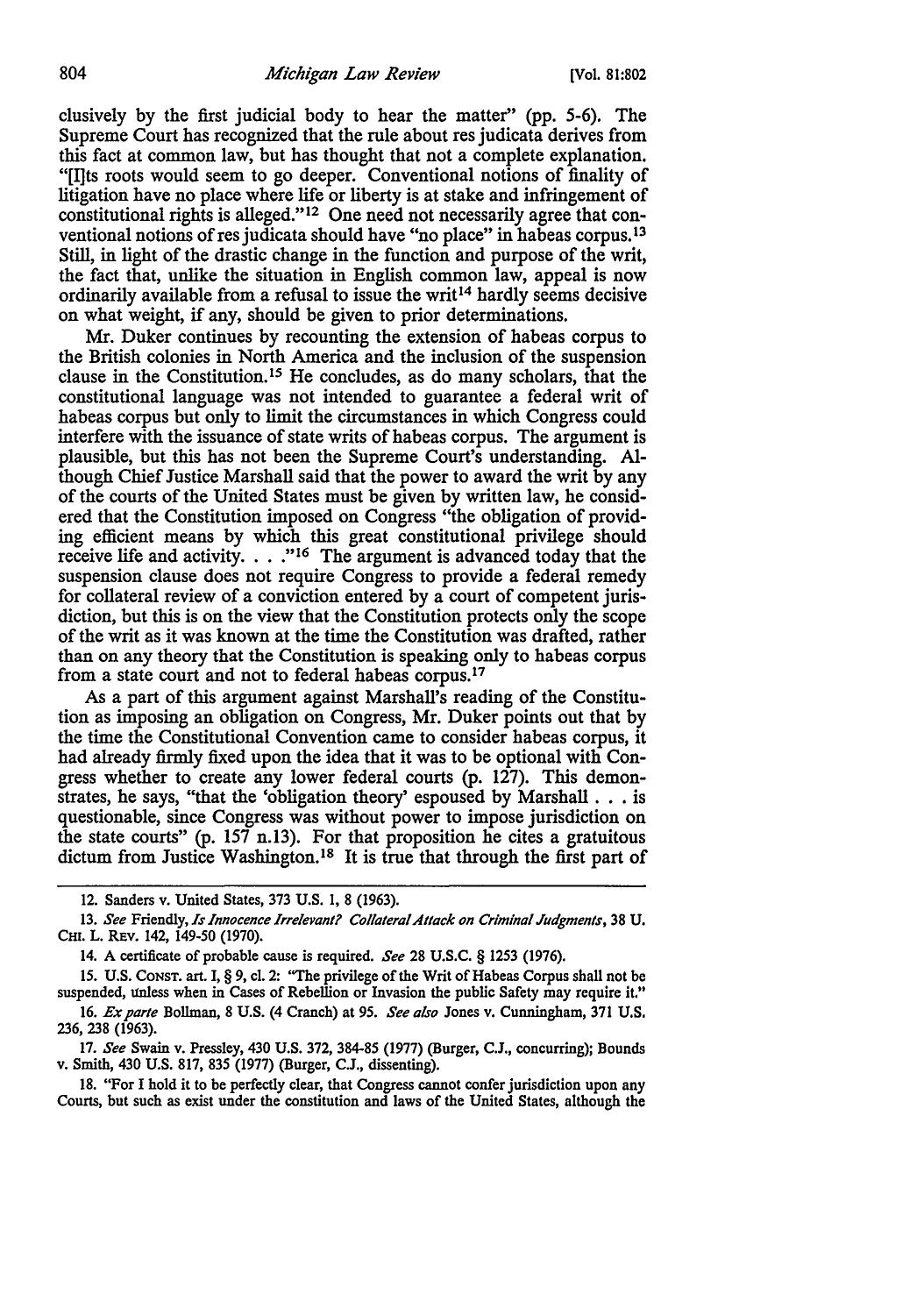the nineteenth century until the 1860s there were instances in which the Supreme Court "and state courts broadly questioned the power and duty of state courts to . . . enforce United States civil and penal statutes or the power of the Federal Government to require them to do so."<sup>19</sup> That question has long since been resolved, and it is now clear, as history shows the Framers must have contemplated, that Congress has always had power to require state courts to entertain claims created by federal statute.20

At several points in this portion of the book Mr. Duker takes issue with the quite different interpretation of the historical evidence in a well-known article by Francis Paschal, *The Consitution and Habeas Corpus.*21 Unfortunately both in the text (p. 136) and at twelve places in the footnotes and Bibliography, Duker refers to "Pascal" and the title of the article is given as "Habeas Corpus and the Constitution." Ordinarily I would think it infra dig for a reviewer even to take note of insignificant errors of this kind, but in this instance I think it needs to be mentioned. Much of the historical material in the first half of this book is derived from original research by Mr. Duker into the primary materials, the ancient records themselves. I am not trained as a historian and am obliged to rely on secondary sources such as his book. But when I find that he consistently makes an obvious error in citing a modem, easily checked source, what confidence can I have that he has not made similar mistakes in reporting his findings from the materials I cannot check?22

In the final three chapters of the book Mr. Duker is, for the most part, writing about current events, not history. I agree with another reviewer who has observed that "[t]he treatment here is at times disappointing, at least to lawyers who demand the thorough research and analytical precision that the historian seeking overview tends to neglect."<sup>23</sup> The literature abounds with articles that have analyzed these recent developments more thoroughly and more thoughtfully, nor is Mr. Duker's presentation strengthened by his partisanship for one particular point of view.<sup>24</sup>

Whatever the historical origins of habeas corpus may have been, in the

19. Testa v. Katt, 330 U.S. 386, 390 (1947) (footnote omitted).

20. C. WRIGHT, FEDERAL COURTS§ 45 (4th ed. 1983).

21. 1970 DUKE LJ. 605.

22. There are other instances of obvious sloppiness in the book. Justice Black is quoted (p. 7) as speaking of "the protection of the individual against erosion of their right. . . ." Of course he said "individuals." Jones v. Cunningham, 371 U.S. 236, 246 (1963). When Mr. Duker uses the famous quotation from Professor Jenks that I have quoted in the text accompanying note 9 *supra,* he inserts an "of' in it that does not appear in the original (p. 13).

23. Yackle, Book Review, 17 CRIM. L. BULL. 479, 487 (1981) (footnote omitted).

24. A Canadian law professor, reviewing Mr. Duker's book for a British audience, says: "The author's uncritical enthusiasm for judicial activism and his almost mystical belief in the power of habeas corpus may seem odd to non-American readers." Sharpe, Book Review, PuB. L., Spring 1982, at 154, 156.

State Courts may exercise jurisdiction on cases authorized by the laws of the state, and not prohibited by the exclusive jurisdiction of the federal Courts." Houston v. Moore, 18 U.S. (5 Wheat.) 1, 27-28 (1820). Justice Washington later notes that the members of the Court who agree with the result announced in his opinion "do not concur in all respects in the reasons which influence my opinion." 18 U.S. (5 Wheat.) at 32. See also the discussion of the *Houston*  case in Currie, *The Constitution in the Supreme Court: The Powers of the Federal Courts, 1831-1835,* 49 U. CHI. L. REv. 646, 702-05 (1982).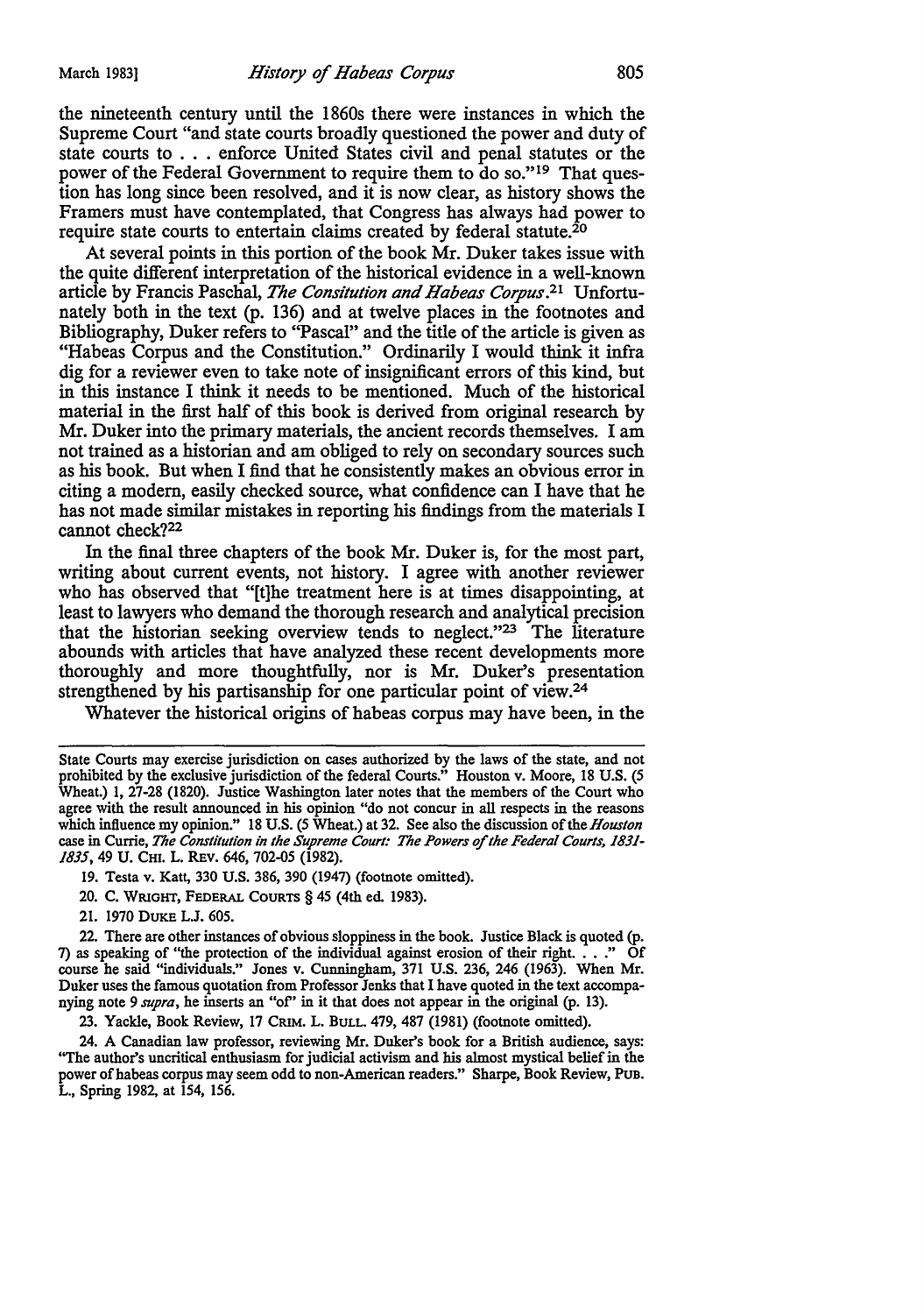United States today the function of the writ is thought to be "the protection of individuals against erosion of their right to be free from wrongful restraints upon their liberty,"25 or, more guardedly, as "a bulwark against convictions that violate 'fundamental fairness.' "26 Yet it still retains something of its ancient character as a weapon for jurisdictional disputes between branches or levels of government. As the author aptly says: "Throughout this century in the United States, habeas corpus has been the medium of the dialogue of federalism between the federal and state courts" '(p. 156). The expansion of the writ in the 1950s and 1960s has strengthened the federal courts at the expense of their state counterparts and has been a means for imposing federal constitutional standards on state criminal proceedings.

As noted at the outset of this review, these developments have stirred much controversy. There has been a countermovement, particularly since 1976, but it is unclear how far it will go and there is no agreement on where it should go. On the one hand, for example, Judge Friendly's suggestion that for the most part convictions should be subject to collateral attack only when the prisoner supplements his constitutional plea with a colorable claim of innocence<sup>27</sup> has found sympathetic listeners in high places.<sup>28</sup> Yet in an important recent book, my colleague, Philip Bobbitt, has made quite a contrary suggestion. He thinks that the view that moral arguments should generally be excluded from the constitutional discourse

justifies, for example, the phenomenon of federal habeas corpus, for which it is otherwise difficult to give good grounds. Habeas corpus severs the constitutional decision from the moral question of guilt or innocence, so that the former can be dispassionately weighed as one suspects it seldom can be in the context of a trial. At the same time federal habeas corpus gives the matter to a group of deciders whose customary business is, by comparison to state courts, largely amoral. It is the state courts that must confront questions of moral blame, broken promises, negligent or intentional harm, marital collapse, and virtually all crime. The federal courts, on the other hand, except for their diversity jurisdiction, are largely given over to matters of government regulation, intergovernmental conflict, and national commerce. Federal habeas corpus enables the constitutional questions to be given the priority they can seldom achieve when held in the balance with a moral conviction widely enough shared to have found its way into a state's criminal code.<sup>29</sup>

Professor Bobbitt's point is a thoughtful one, and merits careful consideration.

The changes in habeas corpus in the past seven years have not all been in one direction. In terms of the substantive grounds for which the writ will lie, the best known case is *Stone v. Powel!,30* holding that fourth amend-

27. Friendly, *supra* note 13, at 142.

28. *See* Schneckloth v. Bustamonte, 412 U.S. at 265-66 (Powell, J.,joined by Burger, C.J., and Rehnquist, J., concurring).

29. P. BOBBIIT, CONSTITUTIONAL FATE 140 (1982).

30. 428 U.S. 465 (1976).

<sup>25.</sup> Jones v. Cunningham, 371 U.S. at 243 (1963).

<sup>26.</sup> Engle v. Isaac, 102 S. Ct. at 1570 (quoting Wainwright v. Sykes, 433 U.S. 72, 97 (1977)).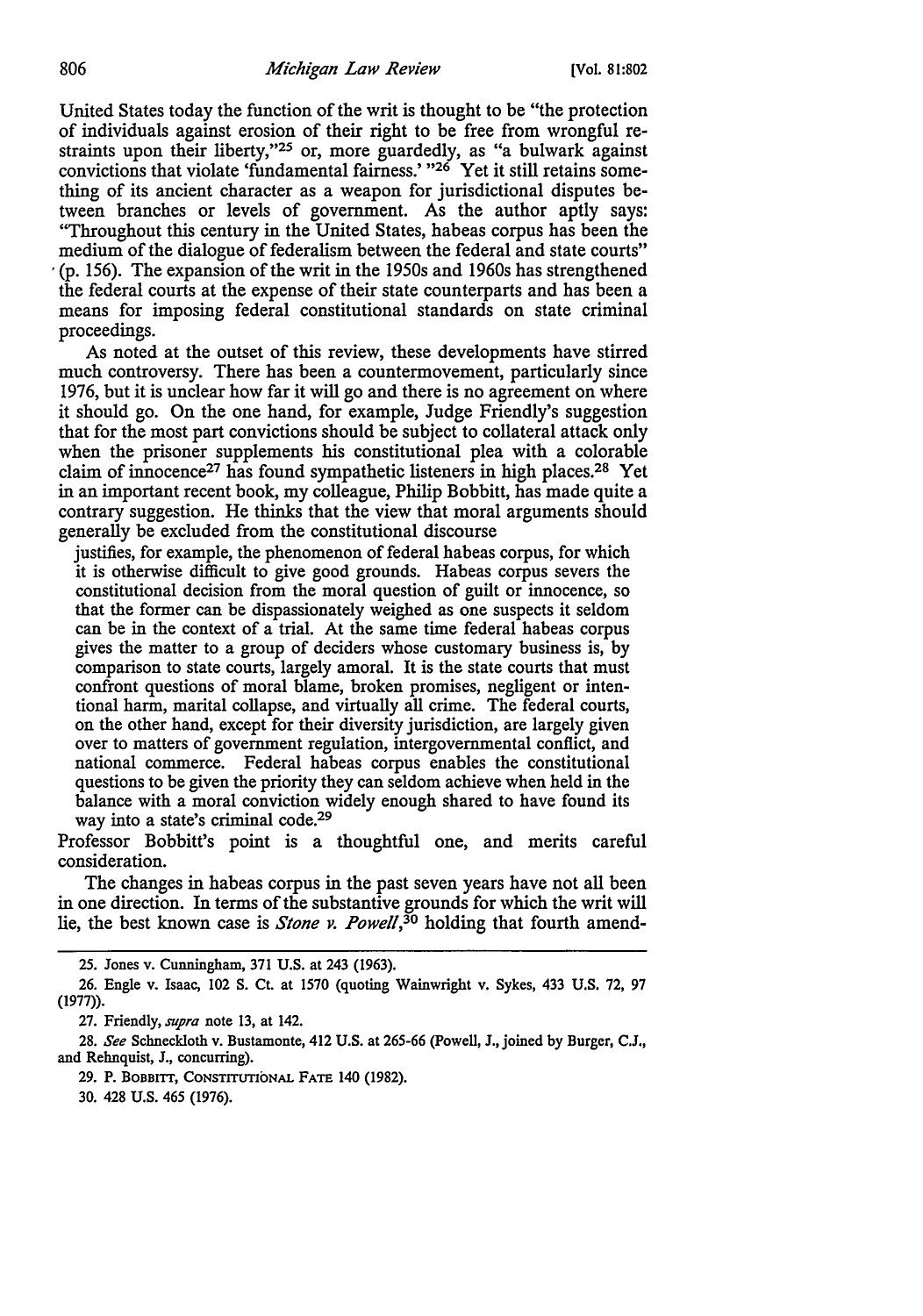ment claims may not be heard on habeas corpus if the state has provided an opportunity for full and fair litigation of the claim. To Mr. Duker: *"Stone v. Powell* represented the triumph of those who had been working to block the expansion of federal habeas jurisdiction which the Warren Court had accelerated to insure the transmission of its concept of criminal justice to the state court" (p. 264). Yet it seemed when *Stone* came down that it was bottomed on dislike for the exclusionary rule, rather than of habeas corpus, and the Court has refused to extend the full and fair opportunity rule to other constitutional violations, explaining that in *Stone* it had "made it clear that it was confining its ruling to cases involving the judicially created exclusionary rule.  $\ldots$ ."<sup>31</sup> The Court has also refused to make clear what it means by "full and fair opportunity" despite the varied views on this point in the circuits.32

In *Rose v. Mitchel/33* and *Jackson v. Virginia34* the Court has held that habeas corpus will lie in circumstances where previously it had not been thought to be available. The decision in *Rose,* that the writ will run if there is racial discrimination in the selection of a grand jury foreman even though there was no constitutional impropriety in the selection of the petit jury and guilt was established beyond a reasonable doubt at a trial free from constitutional error, can be explained in terms of the abhorrence with which we view racial discrimination of any kind, and especially discrimination that infects the judicial system. The ruling in *Jackson,* however, that a prisoner is entitled to the federal writ if it is found that upon the evidence adduced at the trial no rational trier of fact could have found proof of guilt beyond a reasonable doubt, seems a triumph of logic over practicality. The *Jackson* Court recognized that "most meritorious challenges to constitutional sufficiency of the evidence undoubtedly will be recognized in the state courts . . . ."35 That is clearly true. But since this new ground is one that can plausibly be asserted by very many state prisoners and it is one that a federal court cannot ordinarily reject without first reading the entire record of the state trial, the effect is to burden the courts without any significant benefit to anyone. My purpose here, however, is not to argue the merits of these cases, but only to show that the Court has not moved monolithically in a single direction with regard to the substantive grounds for habeas in the recent cases.

- On the procedural side, however, the recent decisions have all gone one way, and have created an increasingly difficult set of barriers that a state prisoner must overcome before a federal court will be allowed to decide whether his constitutional claim has any merit. The statute itself requires that the prisoner exhaust his state remedies before seeking habeas corpus.36 The exhaustion requirement cannot be ignored no matter how clear the

35. Jackson v. Virginia, 443 U.S. at 322.

<sup>31.</sup> Rose v. Mitchell, 433 U.S. 545, 560 (1979).

<sup>32.</sup> See Justice White's dissent from denial of certiorari in Shoemaker v. Riley, 103 S. Ct. 266 (1982).

<sup>33. 443</sup> U.S. 545 (1979).

<sup>34. 443</sup> U.S. 307 (1979).

<sup>36. 28</sup> u.s.c. § 2254(b), (c) (1976). See 17 WRIGHT, MlLLER & COOPER, *supra* note 4, at §4264.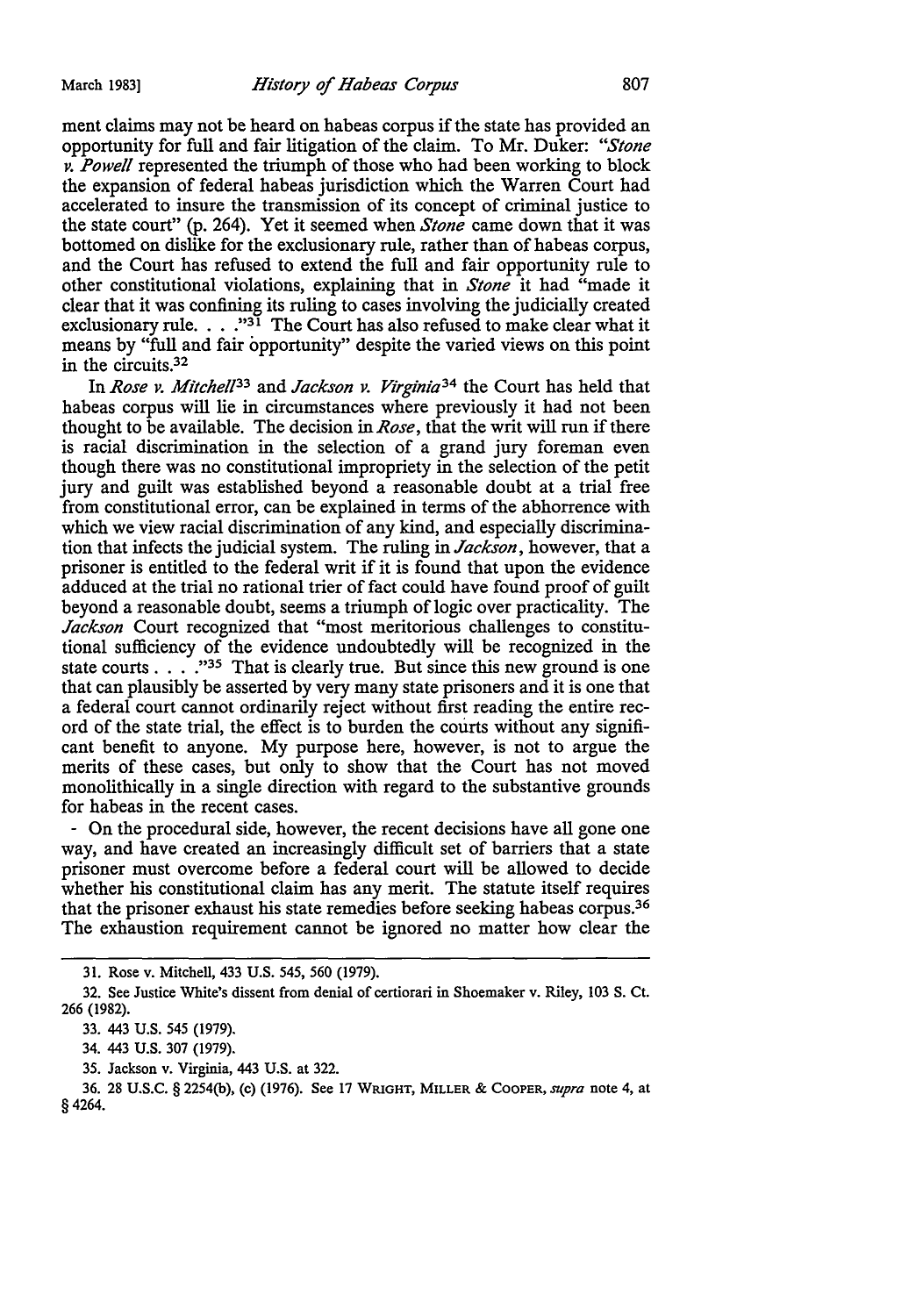violation of the prisoner's constitutional rights.37 Nor is the requirement satisfied unless the prisoner has fairly presented the same claim to the state court that he makes to the federal court.<sup>38</sup> But it was only "the substance" of the claim that must first be presented to the state courts and it was not necessary that the prisoner have cited "book and verse on the federal constitution."39 Today that rule is applied with great severity, and a petition must be dismissed if there is any significant difference between the phrasing of the claim in federal court and in state court, no matter how unlikely it may be that the state court would have reached another result if the claim to it had been in the words later used in federal court.40

Most of the circuits had thought that if a prisoner presented a "mixed petition," in which state remedies had been exhausted on some claims but not on others, they could reach the merits of the exhausted claims while dismissing the unexhausted claims.41 That view has now been rejected. Total exhaustion is required. The prisoner has the choice of postponing his attempt to get federal relief until he has gone back to state court and exhausted the remaining claims or of resubmitting to the federal court a petition presenting only the exhausted claims.42 There are great hazards in the latter course for the prisoner, because four members of the Court have said that ifhe resubmits his exhausted claims and is unsuccessful, and thereafter he exhausts his state remedies on the other claims and presents them to the federal court in a later habeas corpus petition, he may have that later petition dismissed under Habeas Corpus Rule 9(b) on the ground that his failure to present the claims in his earlier petition was an abuse of the writ.43

Even the prisoner who masters the intricacies of exhaustion is not out of the woods. If the prisoner has been successful when he presented his constitutional contention to the state court, he will have been released, or retried, and has no need to resort to federal court. Applications for habeas corpus come, then, only where the state court has rejected the constitutional contention or for some reason or another has failed to pass on it.

If the state court has rejected the constitutional contention, its findings of fact are presumed to be correct, and the prisoner has the burden of establishing by clear and convincing evidence that the determination is erroneous, unless one of eight circumstances specified by statute exist.44 In a case that has twice gone back and forth between the Ninth Circuit and the Supreme Court, new teeth have been put in that statute. It has been held

<sup>37.</sup> Duckworth v. Serrano, 454 U.S. I (1981).

<sup>38.</sup> Picard v. Connor, 404 U.S. 270 (1971).

<sup>39. 404</sup> U.S. at 278 (quoting Daugherty v. Gladden, 257 F.2d 750, 758 (9th Cir. 1958)),

<sup>40.</sup> Anderson v. Harless, 103 S. Ct. 276 (1982).

<sup>41. 17</sup> WRIGHT, MILLER & COOPER, *supra* note 4, at 640-43.

<sup>42.</sup> Rose v. Lundy, 102 S. Ct. 1198 (1982). *See also* Bergman v. Burton, 102 S. Ct. 2026 (1982).

<sup>43.</sup> Rose v. Lundy, 102 s. Ct. at 1204-05. *See* 17 WRIGHT, MILLER & COOPER, *supra* note 4, at §4267.

<sup>44. 28</sup> u.s.c. § 2254(d) (1976). *See* 17 WRIGHT, MILLER & COOPER, *supra* note 4, at § 4265.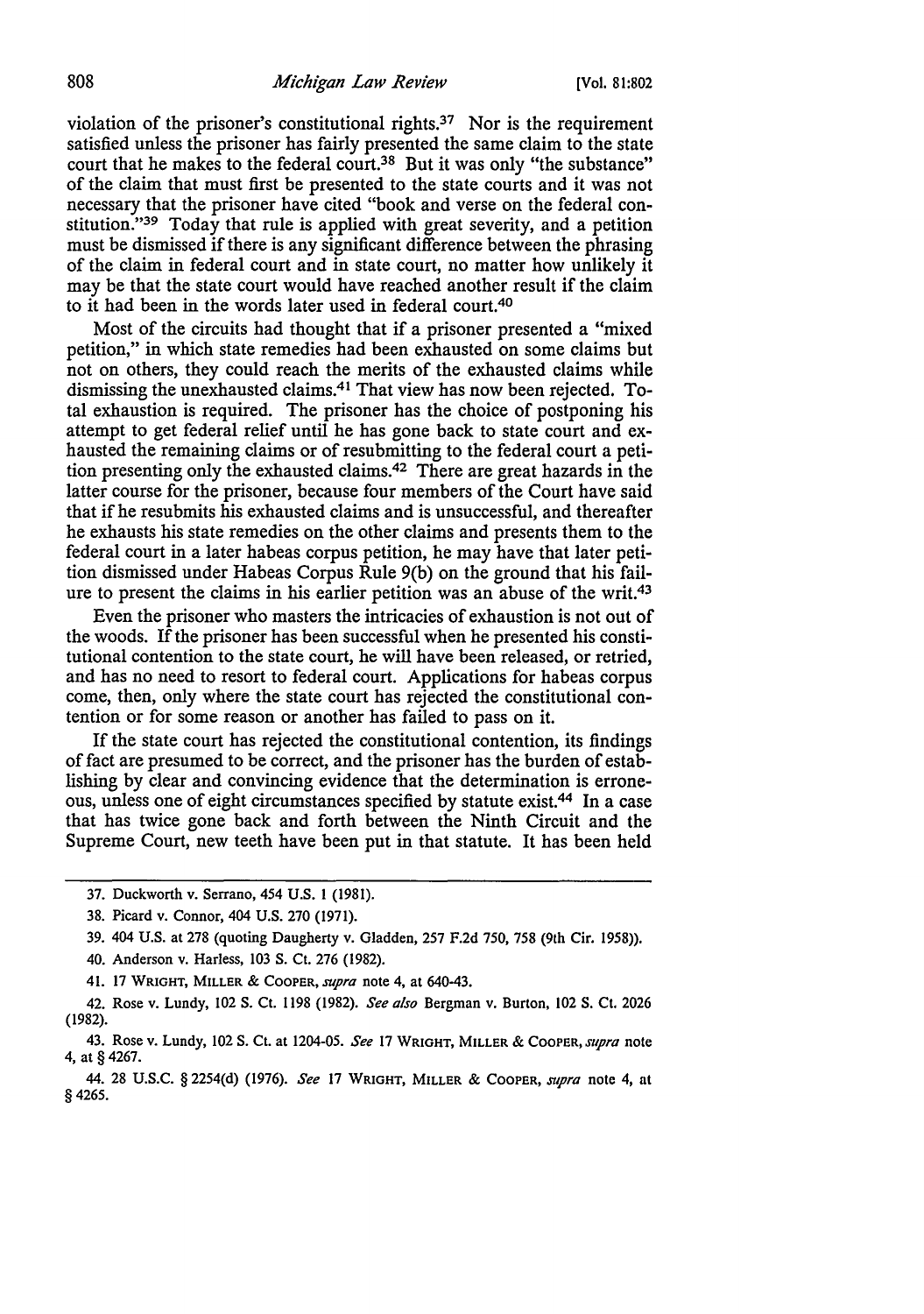applicable even to findings by a state appellate  $\text{count}^{45}$  and while it remains the rule that the statute does not apply to a state court determination of a mixed question of law and fact, the Court has taken a strict view on whether the federal court was disagreeing with the state court on the ultimate mixed question, to which the statute does not apply, or to the questions of fact that underlie that ultimate question, where the statute is applicable.<sup>46</sup>

If the state court has not decided the federal claim, it will be because the prisoner has not asserted it properly in state court or because there is some adequate state ground that supports the conviction. This is the "abortive state proceeding" about which the permissive view taken in *Fay v. Noia41*  has been virtually supplanted by the holding in *Wainwright v. Sykes48* that federal relief can be had only if there is a showing of "cause" for the prisoner's failure to raise the issue properly at his trial and also a showing of actual prejudice. Although *Wainwright* did not define what was meant by "cause" and "prejudice," more recent cases have given meanings to those terms, and the meanings are not comforting to prisoners. The futility of presenting an objection to the state courts cannot alone constitute cause for a failure to object at trial, nor is it sufficient cause that defendant's lawyer was unaware of the basis for an objection if other defense lawyers have perceived and litigated the claim.49 A claim of prejudice must be evaluated in the total context of the events at trial and a defendant must show "not merely that the errors at his trial created a *possibility* of prejudice, but that they worked to his *actual* and substantial disadvantage, infecting his entire trial with error of constitutional dimensions."50

Much can be said for each of these decisions, viewed individually. Taken as a group they seem questionable. Most habeas corpus petitions are filed by untutored laymen, not versed in the niceties of these elaborate procedural doctrines. Years ago Justice Rutledge described the Illinois system of post-conviction remedies as a "procedural labyrinth . . . made up entirely of blind alleys."51 For many state prisoners federal habeas corpus will now seem to merit a similar description. It is not obvious that it is a wise use of precious federal judicial time, or a service to the states and the notion of federalism, to have many or most habeas corpus petitions disposed of on procedural grounds. If the federal courts are free to reach the merits, they will find in the overwhelming bulk of the cases that the petition should be denied because the state courts have faithfully applied the commands of the Federal Constitution. A rebuff to the prisoner on procedural grounds leaves a cloud, however frivolous, over the state conviction and is

- 49. Engle v. Isaac, 102 S. Ct. 1558 (1982).
- 50. United States v. Frady, 102 S. Ct. 1584, 1596 (1982) (emphasis in original).
- 51. Marino v. Ragen, 332 U.S. 561, 567 (1947) (Rutledge, J., concurring).

<sup>45.</sup> Sumner v. Mata, 449 U.S. 539 (1981), *on remand,* 649 F.2d 713 (9th Cir. 1981), *vacated and remanded per curiam,* 102 S. Ct. 1303 (1982).

<sup>46.</sup> Sumner v. Mata, 102 S. Ct. 1303 (1982), *vacating and remanding per curiam* 649 F.2d 713 (9th Cir. 1981). The statute was also given a strict construction in Marshall v. Lonberger, 51 U.S.L.W. 4113 (1983).

<sup>47. 372</sup> U.S. 391 (1963).

<sup>48. 433</sup> U.S. 72 (1977).